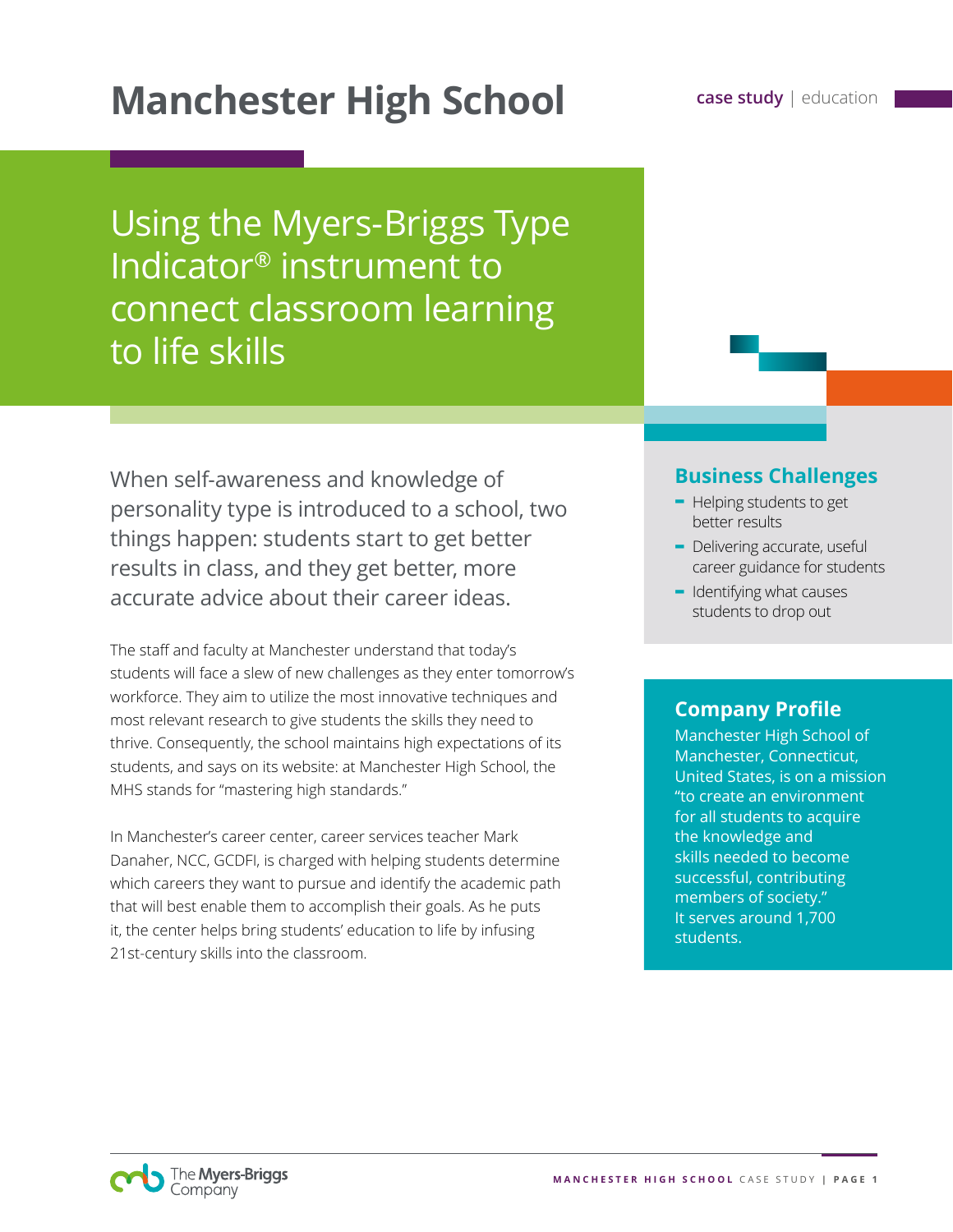#### **Solution**

To accomplish those objectives, Danaher relies on several tools and programs. One of the most interesting and fruitful programs uses the Myers-Briggs Type Indicator® (MBTI®) assessment to improve the learning experience in English classes by shedding light on how personality shapes thought and behavior. The individual's type can then be used to derive information that directly applies to work and learning habits/inclinations, interpersonal relationships, and other factors affecting education.

#### **The starting point**

Danaher has been using the Myers-Briggs assessment with juniors at Manchester High School since 2001. Typically, the process begins when he administers the assessment to students in the school's English classes. Once the results have been generated, he returns to the classroom for a 90-minute discussion, during which he verifies each student's type and explores how it might affect his or her academic interests, choice of colleges, and, ultimately, career. Reaction from students has been very positive, says Danaher. "Students often think they know themselves, but we encourage them to keep an open mind. Usually by the end of our activities they begin to see how Myers-Briggs type-based understanding of themselves and others benefits them in multiple arenas."

#### **The 'A-ha!' moment**

Operating with the belief that experiencing a concept is a more powerful learning experience than simply hearing about it, Danaher guides students through exercises designed to enhance their understanding of type. These exercises were taken from *Shape Up Your Program! Tips, Teasers, & Thoughts for Type Trainers*, collected and compiled by Margaret U. Fields and Jean B. Reid.

One exercise involves giving each student a Styrofoam cup and having him or her write about it for one minute. Typically, reports Danaher, a student with a preference for Sensing will describe every physical detail of the cup—from the numbers at the bottom to its color and weight. Intuitive students, on the other hand, may discuss

### **Solution**

- **-** Introduce MBTI assessment to improve performance in class
- **-** Introduce Strong assessment to improve quality of career guidance

We use the Strong in conjunction with the Myers-Briggs assessment to help them determine their optimal path.

**Mark Danaher,**  NCC, GCDFI, Manchester High School, Connecticut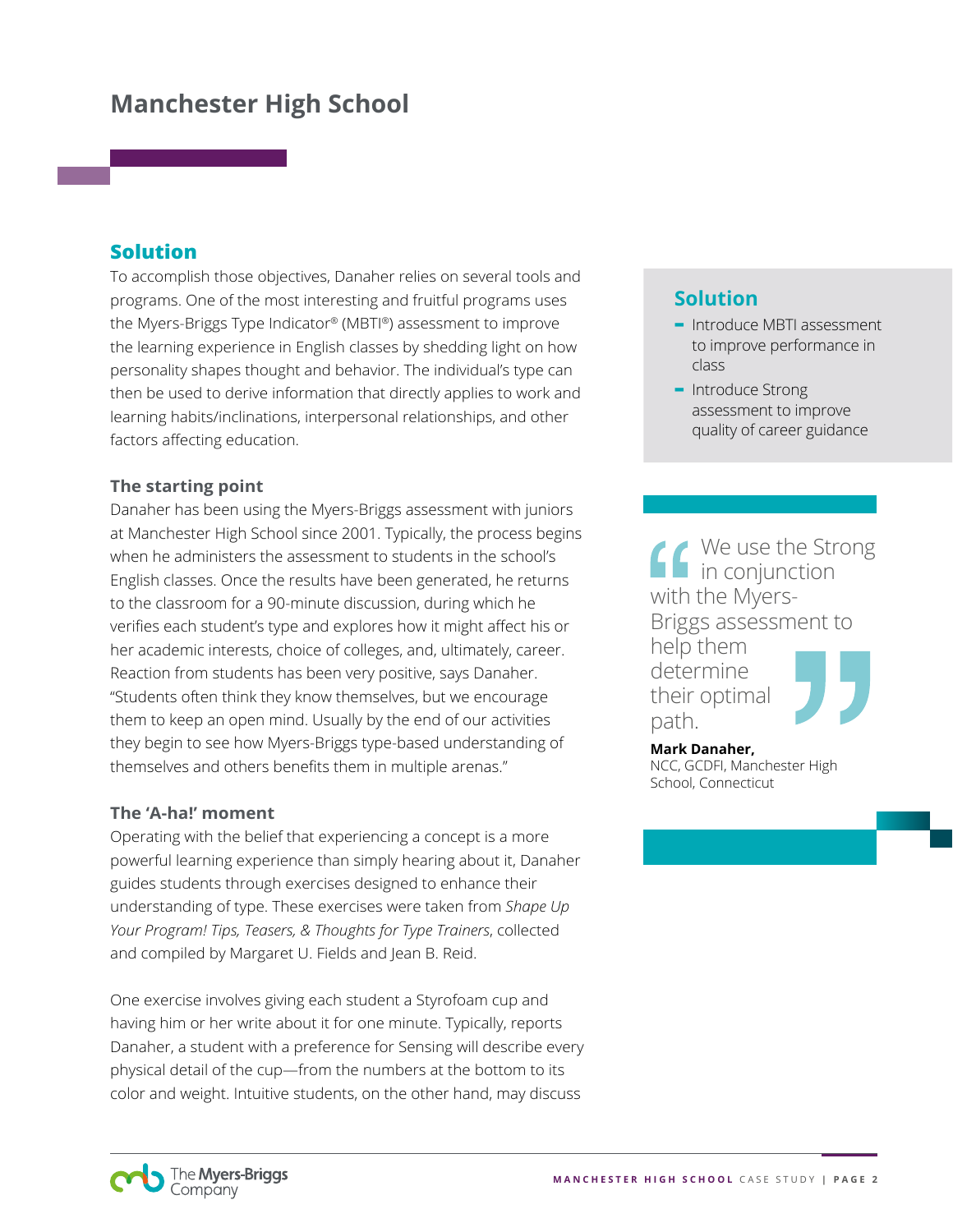how it can be used as a telephone or that you can "hear the ocean" by placing it to your ear. "This serves as an 'aha!' moment, showing the kids how differently they tend to focus their attention," said Danaher. "It's an interesting process to observe."

Danaher also guides students through an exercise referred to as the Star and Sailboat, designed to illustrate their preference for either Judging or Perceiving. Students have five minutes to make the best possible star with a limited set of materials. About two minutes into the exercise Danaher announces that he 'made a mistake' and that they have only one minute to make the best possible sailboat.

At that point, he says, those with a preference for Judging tend to get flustered and want to finish the star they originally started, often getting stuck. Those with a preference for Perceiving, on the other hand, tend to go with the flow and set to work on the sailboat. This illustrates an important difference between individuals: Some have no problem adjusting to last-minute changes. Others do their best work sticking to a plan.

Additionally, says Danaher, they also examine differences between Thinking and Feeling preferences with an activity in which students line up and are confronted with various hypothetical scenarios. For example, students might be asked to consider a situation in which they have been working together as a group and must turn in a project by a certain deadline. This exercise came from Dr Jane Kise of Minnesota.

Upon the deadline's arrival, one of the students is absent. If the students are inclined to "let it slide" and give the absent student full credit, they are instructed to move to the left. If, on the other hand, they are inclined not to give the absent student full credit, they are instructed to move to the right. According to Danaher, the left/ right division among students typically closely mirrors Myers-Briggs assessment results, with Feeling students more often willing to 'let it slide' than are Thinking students. This, he says, serves to validate the results of the Myers-Briggs assessment.

#### **Results**

- **-** Improved scores of up to 10 percentage points on writing assignments
- **-** More students hitting deadlines
- **-** Roll-out of type-based professional development to 50 teachers following success of initial trial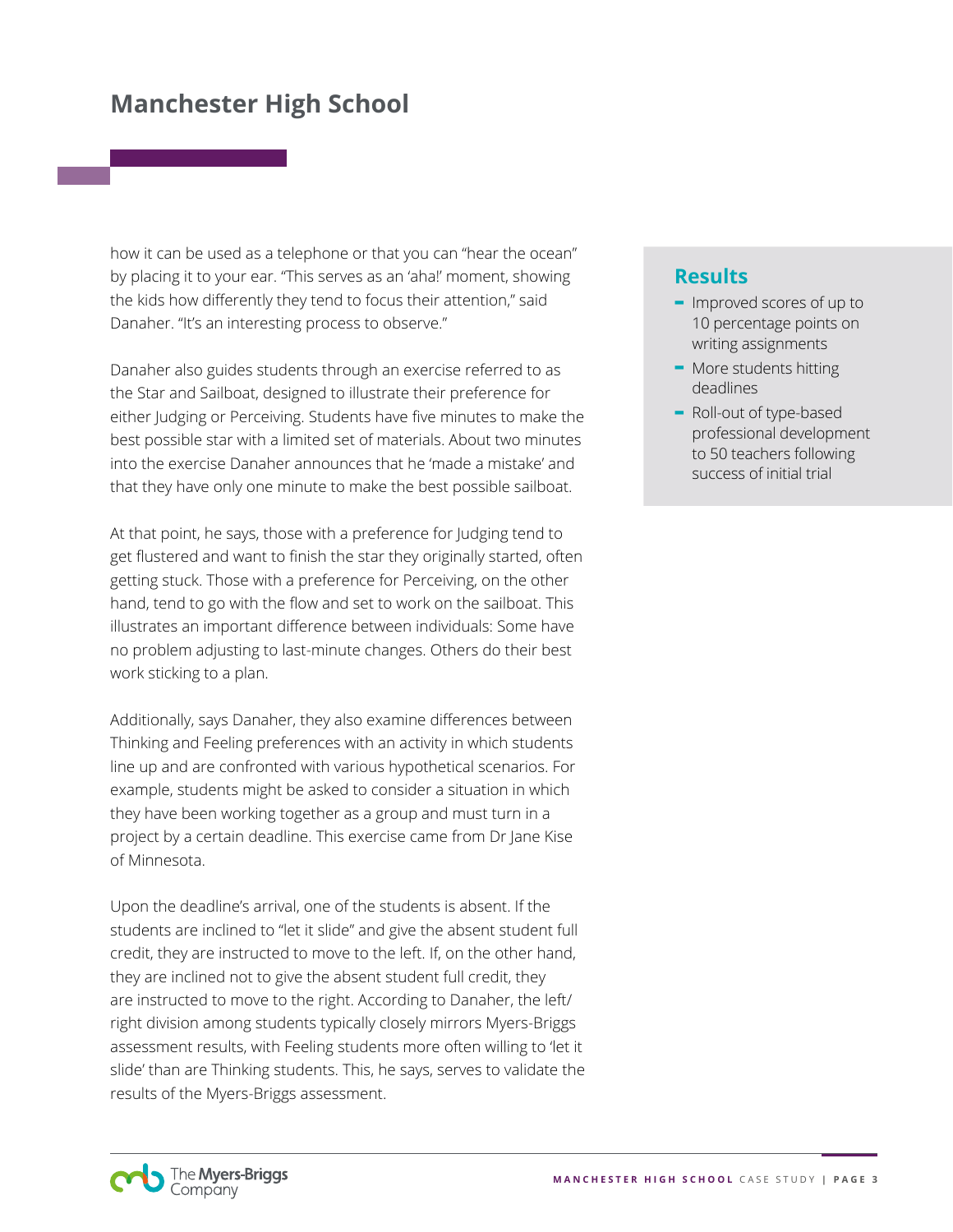#### **Linking type with writing style**

Within the context of an English or history classroom, says Danaher, writing is a constant challenge, with different students exhibiting various strengths and weaknesses. "One student may be detail oriented and great at punctuation but lack overall structure, while another student might get the big picture, have a good flow and conclusion, but not be able to document."

Danaher and the teachers he works with have observed a type/writing style correlation. For example, 'off-topic' writing is commonly exhibited by Intuition types, who may start to wander mentally when they get bored.

Sensing students, on the other hand, tend to focus tightly on the details. One of the program's main strategies involves pairing students based on balancing opposite preferences, and then having them write papers together. The strategy provides each student with direct experience in making improvements he or she might not normally make, such as linking the introduction and conclusion more concretely to the body of a paper, or paying more attention to punctuation, grammar, and spelling. Students often think they know themselves, but we encourage them to keep an open mind.

Usually by the end of our activities they begin to see how Myers-Briggs typebased understanding of themselves and others benefits them in multiple arenas. "As [their] strengths and weaknesses tend to correlate with Myers-Briggs types, putting students in type-based teams can yield very positive results," said Danaher. Teachers report that the quality of the papers produced by preference-balanced pairs is consistently higher—preferencebalanced pair scores typically range from the high 80s to the low 90s, while individual scores are typically in the low 80s or high 70s.

According to Danaher, students often discover they cannot deliver the kind of writing results on their own that they can as part of a preferencebalanced pair. And while they're not necessarily able immediately to hone their skills to compensate for their weaknesses, they can at least pinpoint where they're lacking. This gives them a basis for either improving their skills over time or seeing the value of working with others to capitalize on their complementary abilities and preferences. As one student, Bill, put it: "[The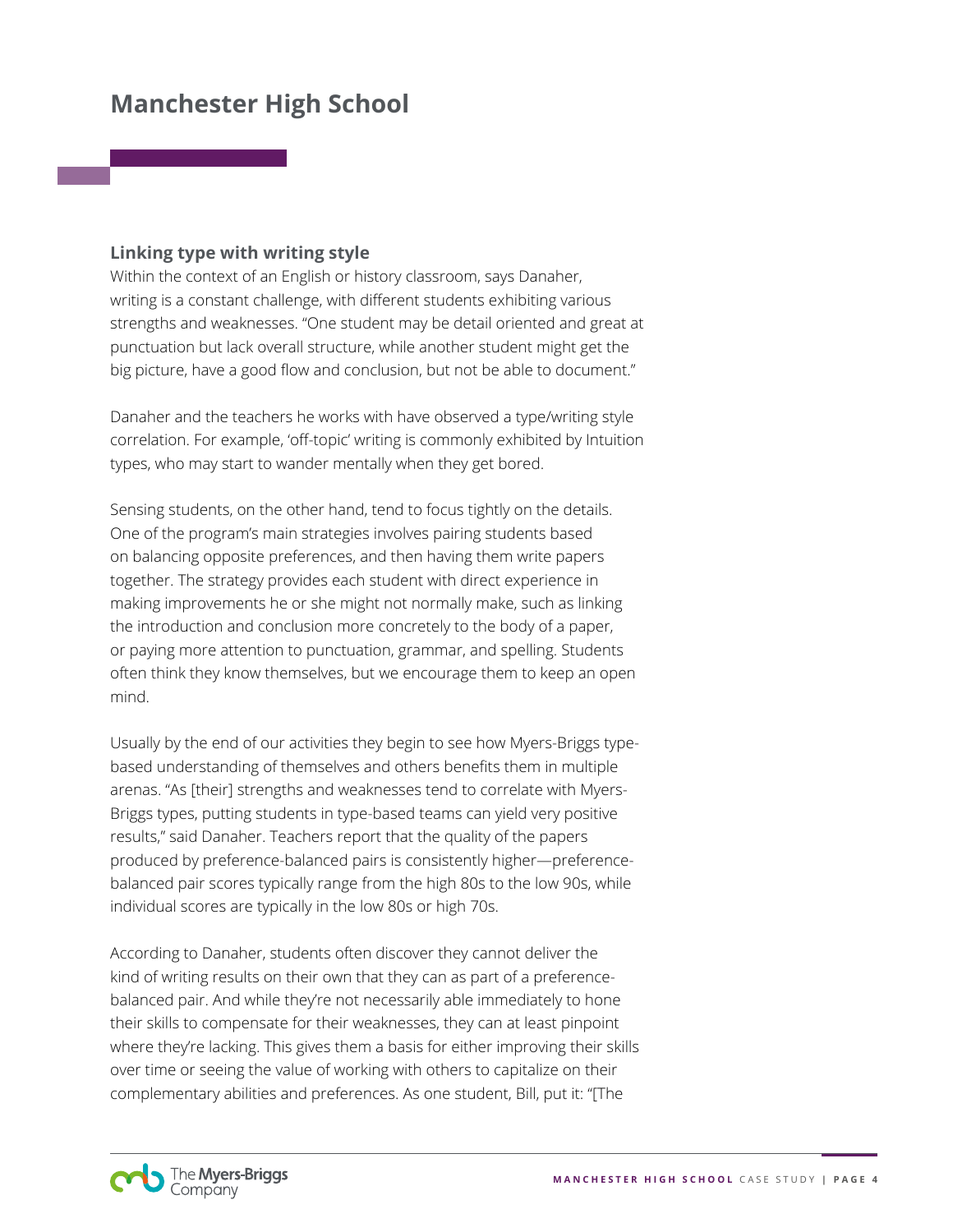Myers-Briggs program] helped me realize what I should work on, and I tried to build my skills in those areas."

#### **Meeting deadlines**

The program's evolution has been shaped to a degree by the experiences of the English teachers who have implemented it in their classes. Some teachers, says Danaher, develop new theories and techniques based on their experiences with the Myers-Briggs assessment.

English teacher Debi Weinberg, for example, used preference-balanced pairing to examine its effect on punctuality and completion rates for research assignments. She began by first allowing students to pair up with a partner of their own choosing. The next time, however, she paired students by balancing Myers-Briggs preferences, as well as using her own observations about how they might balance each other's strengths and weaknesses. This had a dramatic effect on the students' ability to meet deadlines. According to her analysis, pairs balanced by preference completed their papers on time approximately 77% of the time, well ahead of the 65% of students working solo.

At the end of the research project, students completed an anonymous survey about the process. 45% reported that the partnership benefited their ability to complete the process (12% reported that it did not help them, and the remainder said "I don't know"). Of those who reported benefits, the common reason cited was the balance of weaknesses and strengths offered by the partnership.

#### **Results**

Discussion and knowledge of type preferences does not end with these classroom exercises and activities. On the contrary, the knowledge gained during these sessions gives teachers a foundation for tailoring their tactics to the needs of their students. As part of the program, Danaher gives each teacher a class list indicating the four-letter type of each student as well as ongoing information about how they can leverage type in their instruction to bring the best out of the students.

Beyond the activities Danaher initiates, many teachers continue to use knowledge of personality type to shape their activities, curricula, and student

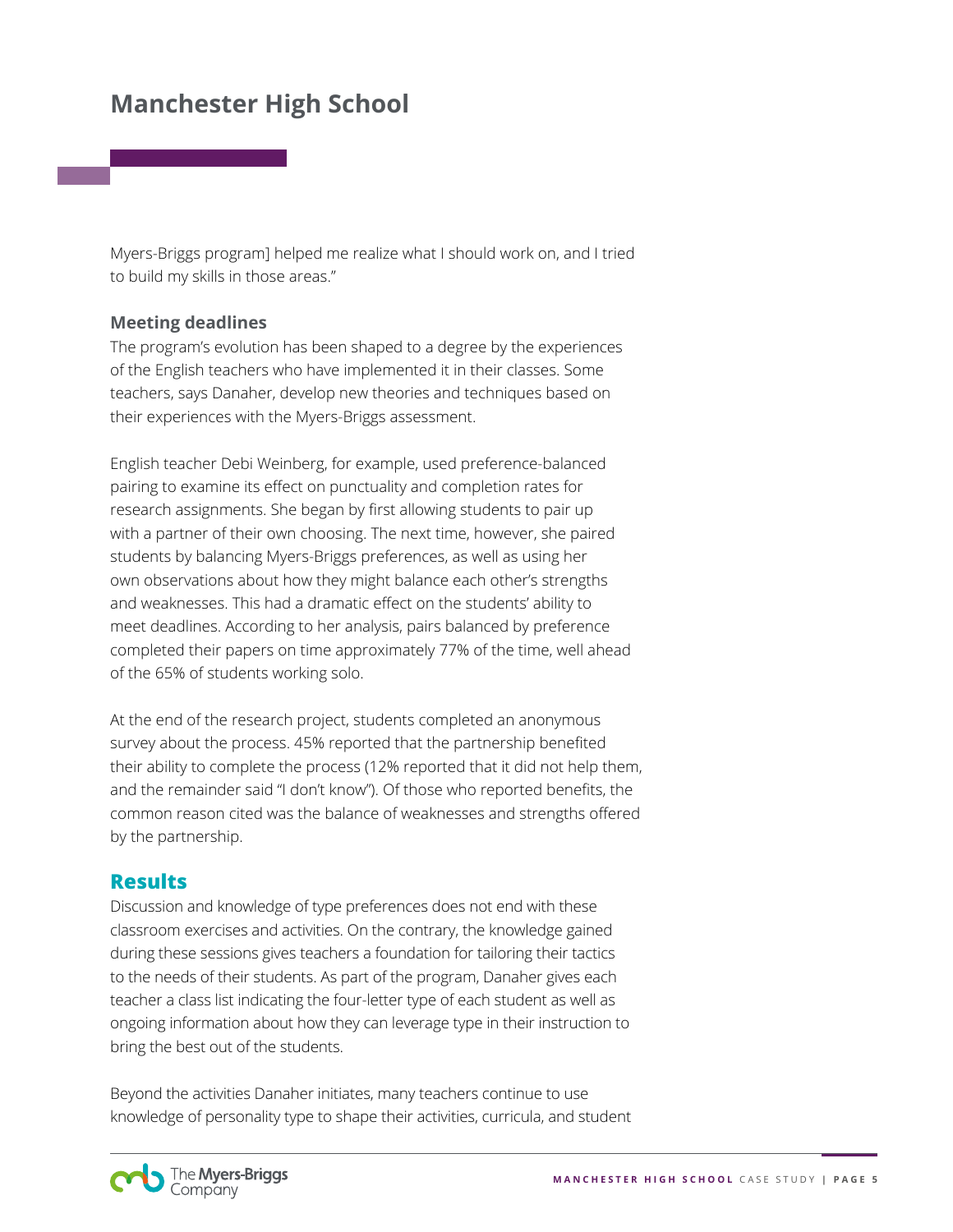interaction. For example, Weinberg's very first activity with each new class is for them to take the Myers-Briggs assessment. The process enables Danaher to learn about the students and to give the teacher advice on how to work more effectively with them to deliver a much more targeted and successful learning experience.

Weinberg also has her students write a self-analytical anecdotal essay at the beginning of each school year. This exercise, in combination with the Myers-Briggs assessment results, provides a "window" into each student's life and personality. It enables her to better understand and meet the student's needs early in the educational process. She then takes it a step further by disclosing to students her own Myers-Briggs type and explaining what that might mean within the classroom context.

Additionally, she often asks students to pair with classmates with at least two type preferences different from their own as they tackle essays and other projects—a strategy she says yields noticeably improved results. "I am very appreciative of the availability of the Myers-Briggs assessment," said Weinberg. "It gives me a way to identify potential roadblocks that my students may encounter and quickly determine what we will need to work on throughout the school year."

#### **From classroom to boardroom—connecting the dots**

After earning a bachelor's degree in economics, Danaher became certified to teach business, history, and marketing. Prior to teaching, he did a stint in accounting, which he describes as "not a good match" for him personally, but which provided the wake-up call that prompted him to enter the teaching profession. However, his position at Manchester allows him to use a combination of both his teaching and business skills.

"My business experience taught me that if you don't show students how their learning directly applies outside of the classroom, it doesn't stick," said Danaher. "One of the most important goals of this program, therefore, is to show the students how what they're learning will benefit them moving forward."

According to Danaher, much of the impetus behind his work on this program stems from his own high school experience. "There was no counselor to help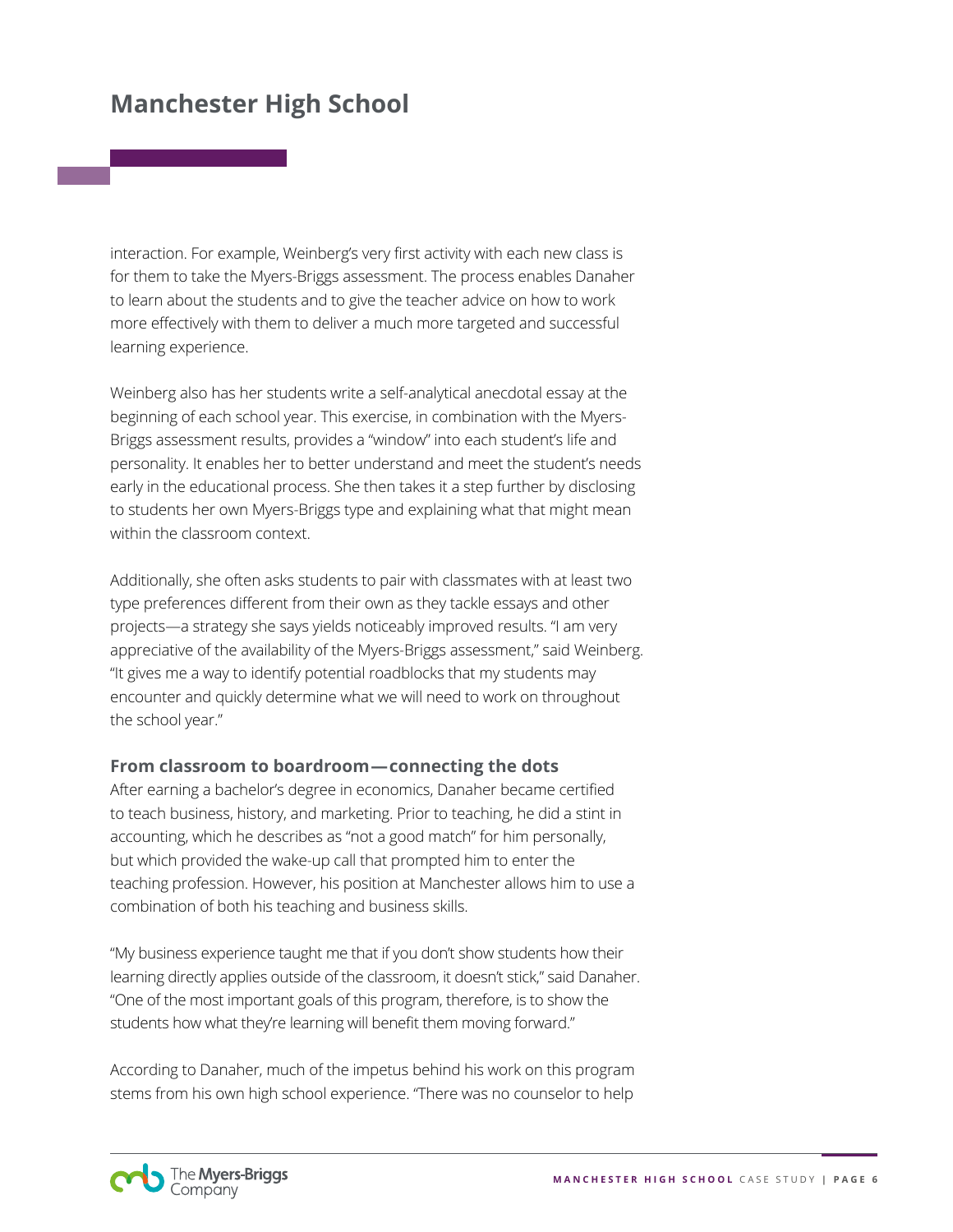us understand our potential or our options," he explained. "Consequently, in college I floated four different majors. My goal with this program is to help students draw a meaningful connection between their classroom education and the real world."

His intent in using the Myers-Briggs assessment is to help students understand all the opportunities available to them in life and make the most informed decisions possible regarding their future. He works to ensure that students understand how skills developed in English class can be applied to the outside world and encourages teachers to "push the envelope" and continue to develop innovative Myers-Briggs applications.

#### **Adding Strong for a complete picture**

Danaher emphasizes that personality is only part of who students are. Incorporating the Strong Interest Inventory ® (Strong) assessment with an understanding of interests, values, aptitudes, and skills, however, provides a fuller picture. Danaher has been using the Strong Profile, College Edition, in conjunction with the Myers-Briggs tool for about two years to help seniors determine their college and career paths. "I meet with students one-on-one to review their Strong results and discuss how their interests relate to various careers and college majors," said Danaher. "We use the Strong in conjunction with the Myers-Briggs assessment to help them determine their optimal path."

#### **Benefits beyond work or education**

Danaher makes a point of helping students understand that Myers-Briggs assessment applications encompass all aspects of life and discusses with them how understanding personality type can improve their social life. "I explain, for example, that some types prefer to have everything planned, while others are more 'seat of the pants,'" said Danaher. "This is a common source of frustration among peers."

Likewise, some relationships experience friction because one person tends to "tell it like it is," while the other beats around the bush and avoids direct confrontation. Using the Myers-Briggs assessment, he helps students understand how people of different personality types tend to approach situations differently and provides tips on how they can improve communication and avoid the kinds of misunderstandings that strain

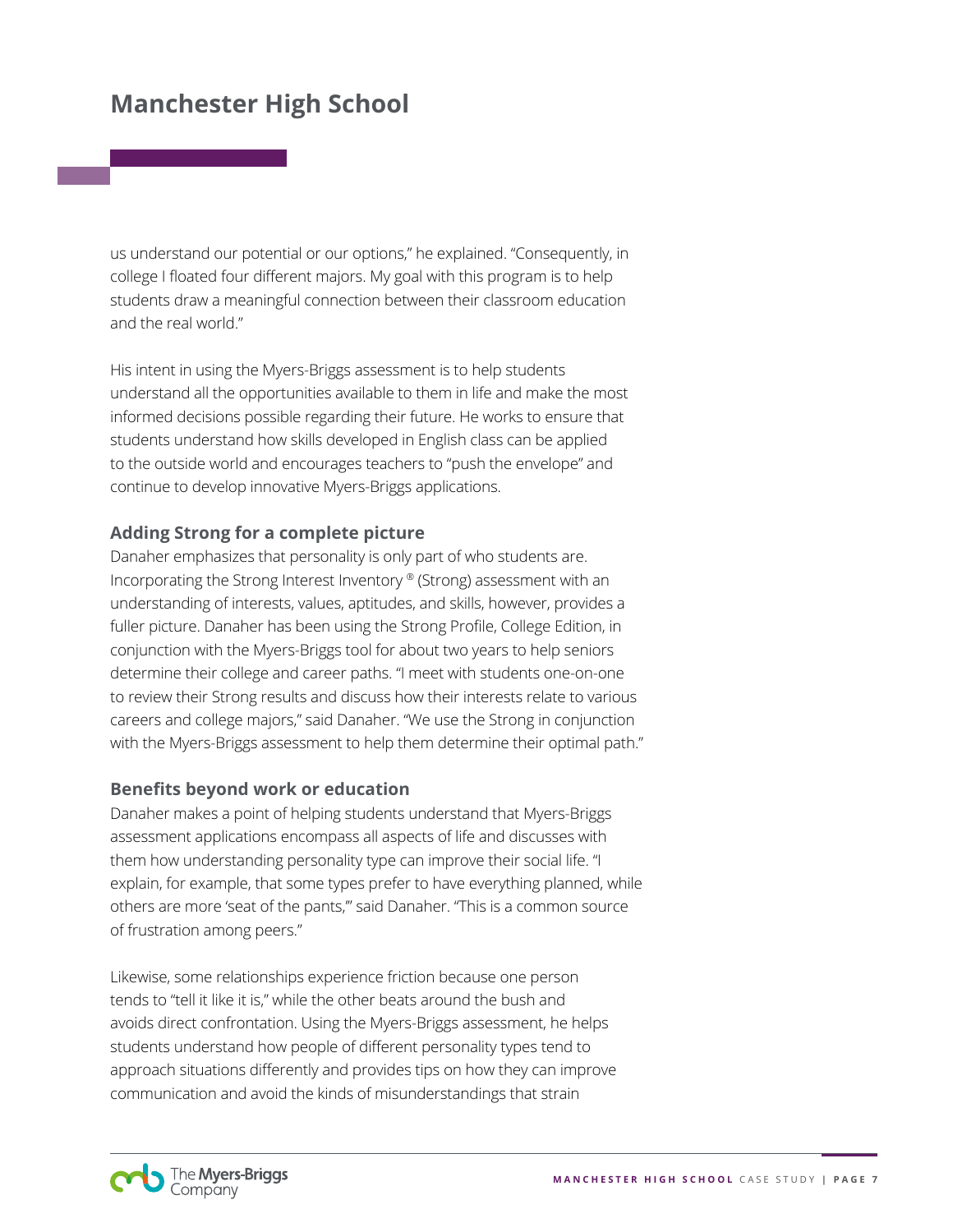friendships. Not surprisingly, he says, students quickly see the value in this kind of information. As one student, Alex, stated, "The Myers-Briggs assessment helped me realize that I am more introverted than I thought and has allowed me to change my style and engagement in social situations."

This begs the question of whether improvement in the social arena leads to improvement in educational and career performance. While there may not be a quantifiable answer, Danaher continually reminds students that this information will be useful in all aspects of their life—socially, in college, and, of course, in the business world, where relationships and teamwork are key to success. Perhaps the overall life benefits of training based on the Myers-Briggs assessment are best summed up by student Gabriela, who stated: "Because of my knowledge of myself and my personality type, I am now more calm and relaxed in situations that would usually stress me out."

#### **Moving forward**

Danaher has now secured approval to conduct type-based professional development with all the teachers at Manchester. The optional training will help them understand how they can leverage understanding of Myers-Briggs personality type to improve their interaction with students. 50 teachers are participating in the program. The first workshop was attended by teachers from the Music, English, Physical Education, and Science departments. "This program will benefit all teachers and all classes—not just English," said Danaher. "Our goal is to make it available to everyone."

Danaher and his colleagues are currently in the process of gathering data indicating a potential correlation between high school dropout rates, college performance, and type preference. "We're looking at the type preferences most likely to drop out [using data from the MBTI® Manual] to see if there's a correlation with college performance," said Danaher.

"We want to be able to identify students that might be prone to trouble and prepare them to meet those challenges."

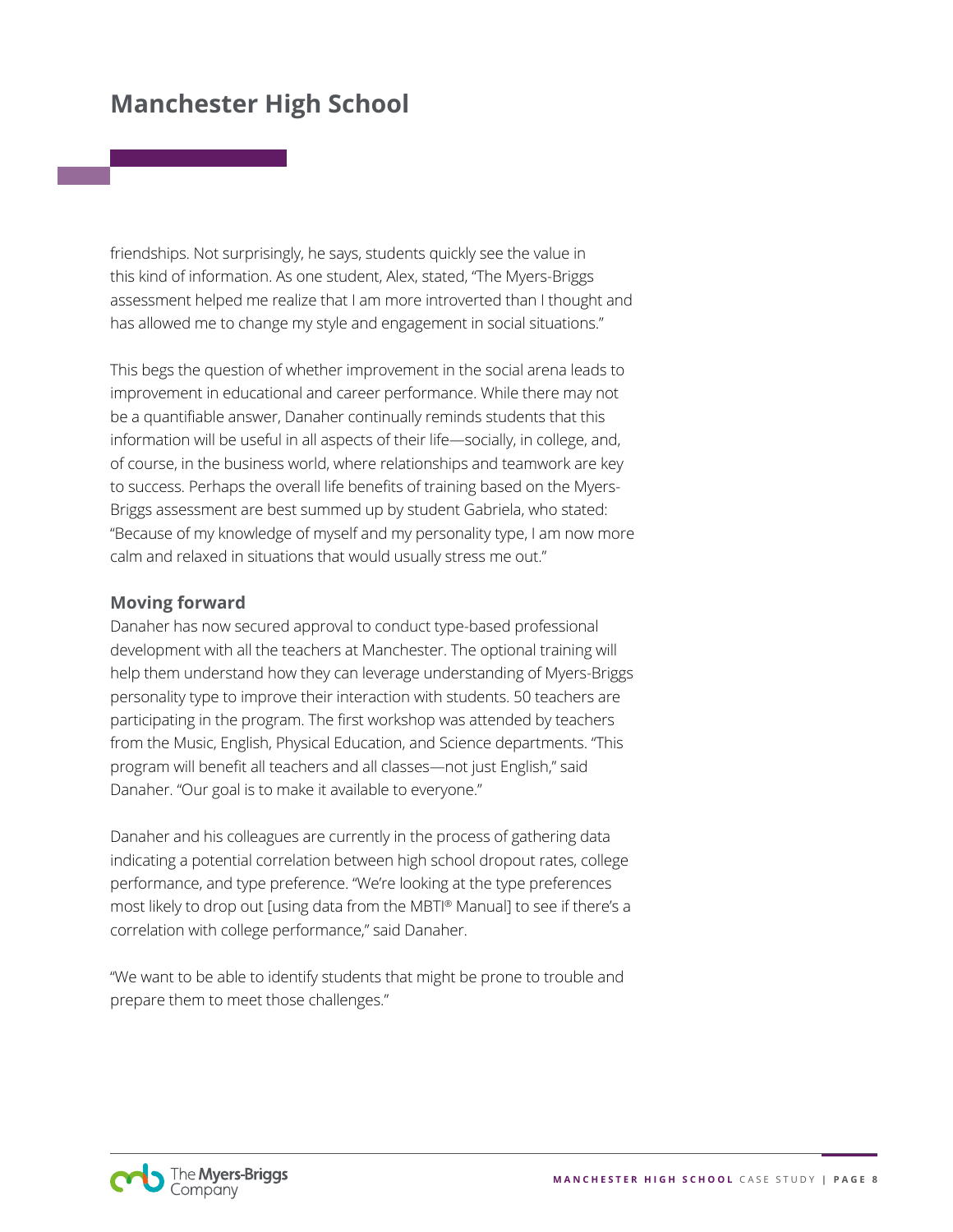#### **Conclusion**

Using the Myers-Briggs assessment, Mark Danaher is helping Manchester High School accomplish its stated goal of providing "a curriculum, learning, and assessment [that] are purposefully connected to the world beyond the classroom."

By applying type-based principles in class, Danaher and the teachers have observed improvements by as much as 10 percentage points in writing assignments as well as other aspects of performance, such as meeting deadlines. Knowledge of personality type gained through use of the Myers-Briggs assessment has also enabled teachers to more fully understand their students and pinpoint potential problems, empowering them to provide an educational experience tailored to the needs of each class.

Additionally, when used in conjunction with other tools, such as the Strong Interest Inventory assessment, this information provides an excellent foundation for Danaher's career and academic counseling. By connecting principles based on Myers-Briggs type to areas close to students' hearts, Danaher helps them directly connect what they learn in the classroom to life outside school.

All of this, he says, creates a complete educational experience in which students emerge with the ability to connect knowledge of self to knowledge of the world. "By giving students a more complete understanding of who they are, we're empowering them to make better life decisions," explained Danaher. "If you understand and remain true to yourself, you'll have a tremendous advantage as you work toward your goals."